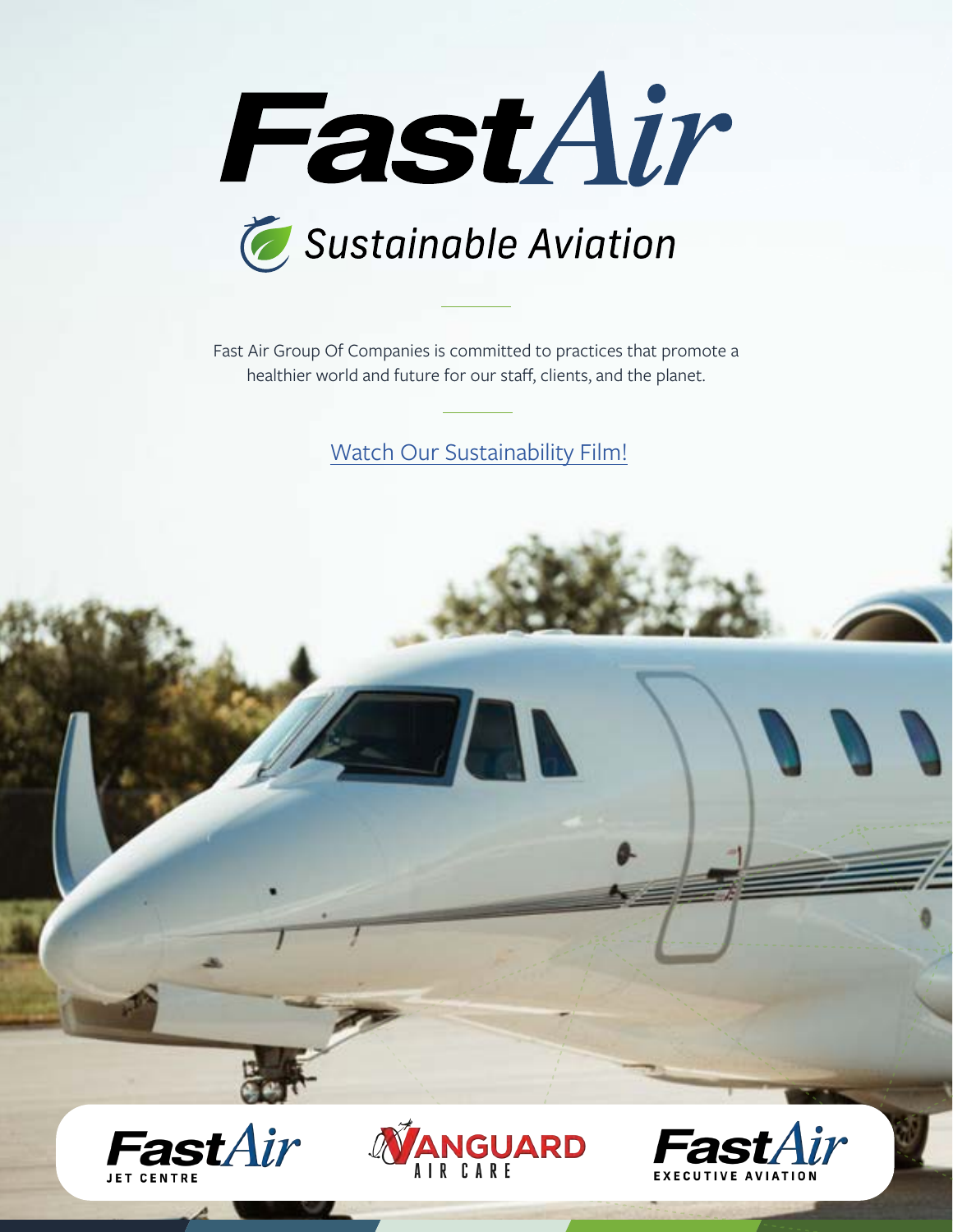"Can an aviation company make the world a better place? We believe it can!" -Dylan Fast, CEO



# Climate Change Is a Reality

Because travel activities impact the environment, it is our responsibility to implement sustainable operational practices. Despite having a relatively small footprint in comparison to commercial aviation, business aviation continues to play a leading role in reducing carbon emissions for the entire aviation industry.

#### **Business Aviation innovations that reduce carbon:**



Innovative winglets improve fuel<br>efficiency by more than 5%.

Extended range improvements decrease fuel burns and carbon emissions by 5%.



Advanced construction materialslike carbon fibers, and shape memory alloys reduce weight and fuel burns by 13%.



Fuel-saving engines improve efficiency by<br>as much as 40% compared to 30 years ago.



Lifecycle carbon reduction through<br>newer, better-designed fuels.

# More Action Is Needed

#### **All would agree: More Action is Needed**

As a response to climate change, the Business Aviation community has developed a member-driven commitment to bring about measured emission reductions, far ahead of any imposed regulations. This includes the global Business Aviation Sustainable Aviation Fuel Coalition (SAF Coalition) initiative of the National Business Aviation Association (NBAA) and other global bodies, which are striving to "dramatically reduce carbon emissions, and help the industry go further, faster in reducing an already low carbon footprint.

Fast Air is a member of the Air Elite Network, a World Fuel Services program, World Kinect Energy Services helps to support members with certified Carbon-Offset Solutions.

### Did you know

1% of all greenhouse gases are made up by aviation in Canada. 1%

0.03% of all greenhouse gases<br>are made up by business aviati are made up by business aviation.

 $\Omega$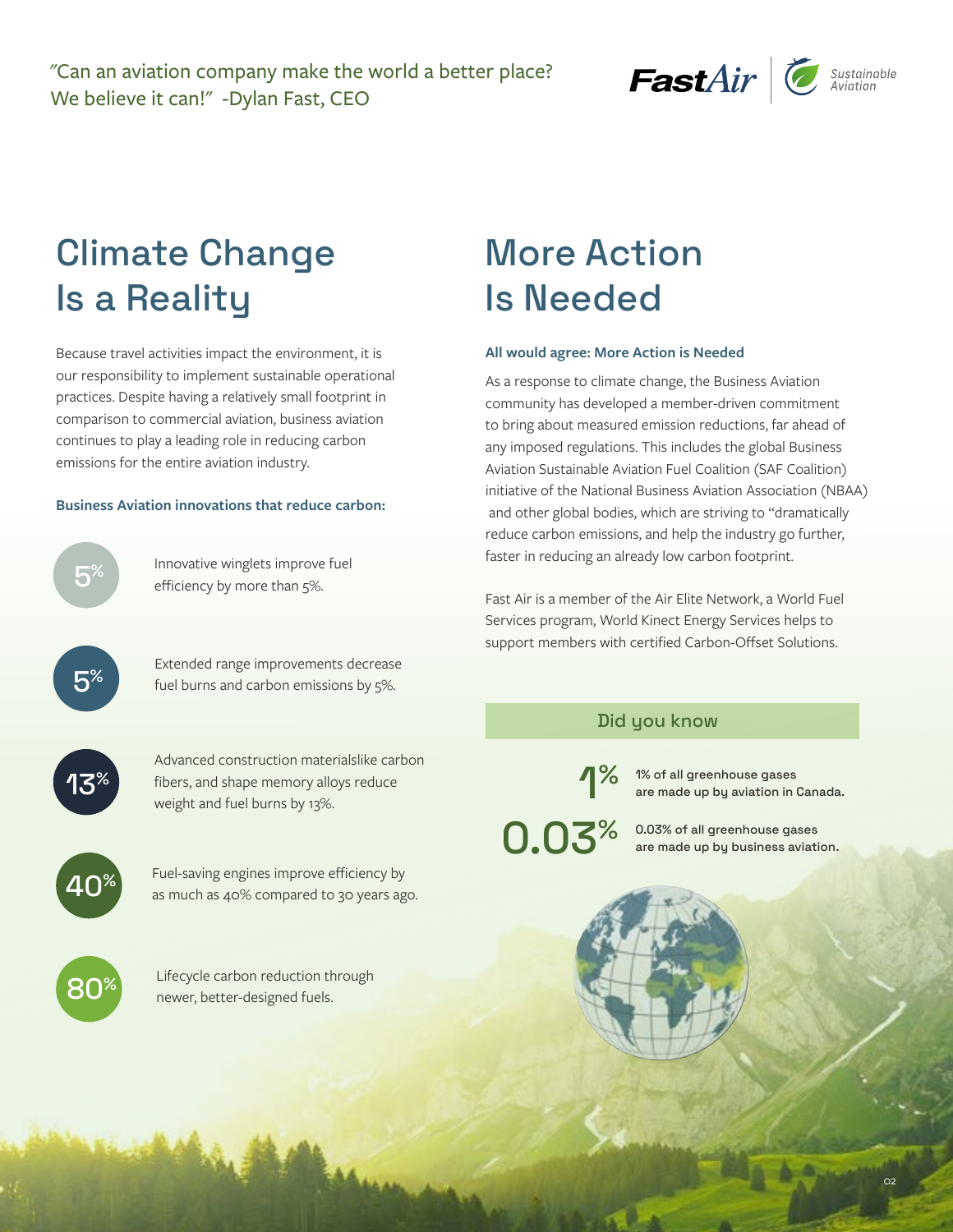

# The FastAir **Commitment**



Fast Air is committed to developing safer and more environmentally friendly transportation solutions through innovation, adherence to industry best practices, carbon offsets and investments in clean technology.

We use a 3P model to guide our sustainable practicesimprovements for People, Planet and Profits.

#### **Why We Are Making Sustainability a Priority**

**Concern for the global community** Choosing investments to benefit those who are disadvantaged.

**Concern for a healthy planet** Reducing our environmental impact

**Concern for company stability** Investments to ensure long-term employment for team members.

## Carbon Reduction Plan

 $\sqrt{2}$ 

Phase 01 All operations are carbon neutral

 $\downarrow$ 

Phase 02 All FastAir aircraft carbon neutral

 $\downarrow$ 

Phase 03 All Client-Aircraft carbon neutral

 $\downarrow$ 

Sustainable Aviation

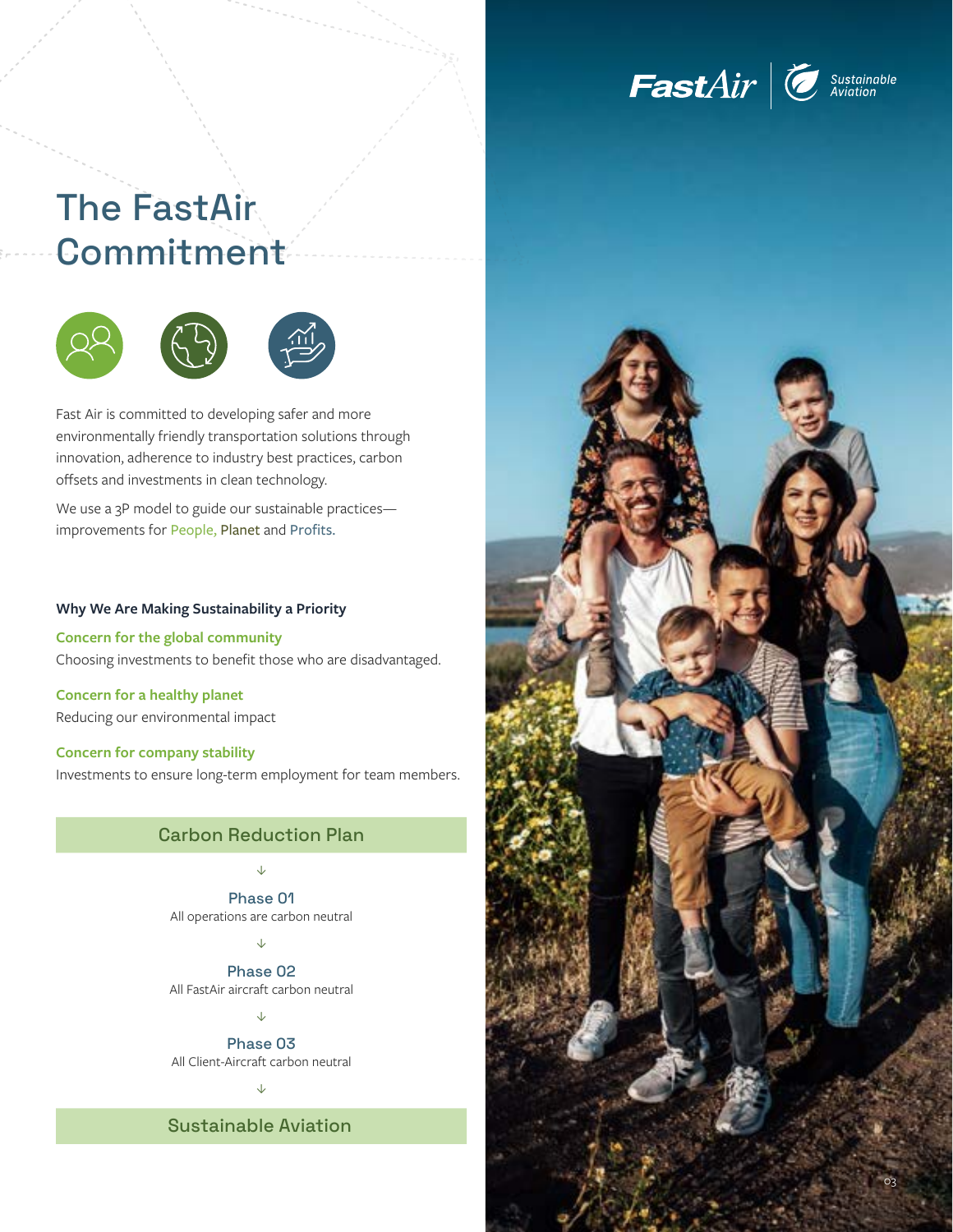

# Reducing Our Environmental Impact

#### **People:**

- Seasonal staff meals for team-building
- International Development Projects
- Support local outdoor activities
- Sponsor aviation program for at-risk youths
- Seasonal staff meals for team-building
- Healthcare and Pension
- New staff gym

#### What We've Done So Far

#### **Planet:**

- Carbon offset buildings and flight
- Adopted green cleaning supplies
- Electrification of ground equipment
- Use LED lighting
- $\bullet$  Install H<sub>2</sub>O filling stations reduce plastic
- Paperless policy for manuals and exams
- Geo-thermal heated hangar

#### **Profit:**

- Investment in aircraft fleet for competitive advantage
- Upgrades to aircraft for efficiency
- Build efficient new Hangars for growth
- Invest in company culture training
- Maintained staff levels in lean seasons

#### Fast Air Green Team

Sustainability is key priority for Fast Air, and we value our team's contributions to company-wide goals and initiatives.

The Fast Air Green Team is a volunteer group of employees who meet periodically to talk about ideas and develop goals that will help promote a healthier workplace and planet. Fast Air management reviews these goals, provides feedback, and implements them.

### Goals for 2030



### PEOPLE

- Improve work environment and worklife balance
- More community service
- More community building
- More support of wellness.



# PLANET

- 100% carbon neutral operations, and reduce our waste by 50%
- Practices and designs that reduce use of natural resources.



### PROFIT

- Investments that improve Safety and Quality for a robust future.
- Invest in aircraft innovation for greater comfort and competitive efficiency.